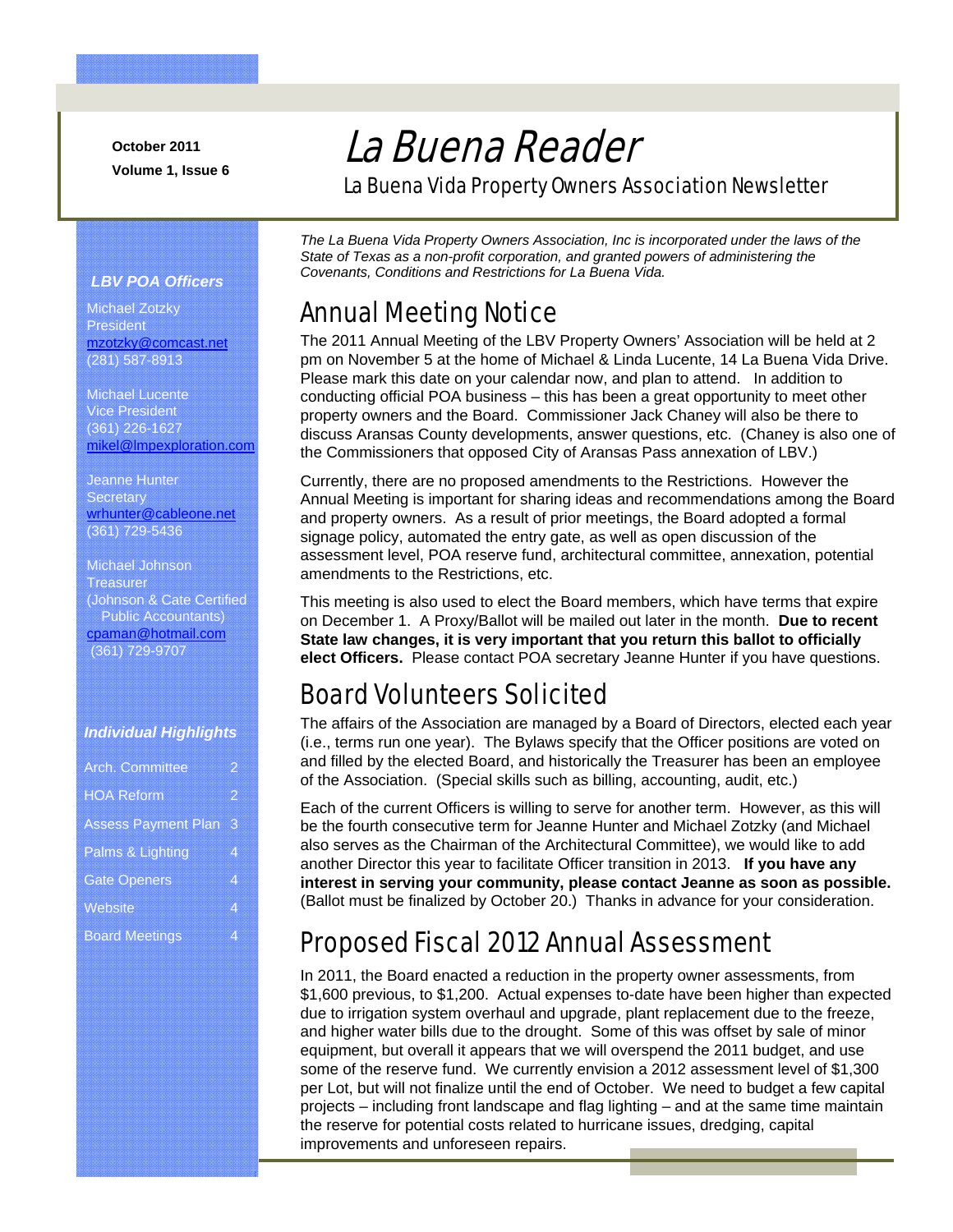#### *Architectural Committee*

#### *Chair*

*Michael Zotzky (281) 587-8913 mzotzky@comcast.net*

#### *Members*

*David Becker (361) 884-3613 dkbecker1137@sbcglobal.net*

*Byron Fields (361) 883-4721 Byron.Fields@att.net*

*Randy Hunter (361) 729-5436 wrhunter@cableone.net*

### Architectural Committee Report

Construction of the Scharck residence at 22 La Buena Vida Drive (Lot 26) and landscaping is complete, with fencing/walls remaining. Reportedly Michael is using his fish cleaning table quite often! The Hunter's pool is in and being used, and most of the backyard improvements have been completed or are nearing completion.

On May 22, the Committee approved plans for David Becker's fish cleaning table, 28 La Buena Vida Drive (Lot 20). On May 27, the Committee approved plans for a side fence extension – forward about 20 feet, and then connect to the new enclosure with a gate - at the Walker residence, 39 La Buena Vida Drive (Lot 8). Construction is complete.

If you are a property owner contemplating building, or have any questions regarding improvements, please feel free to contact Michael Zotzky or any of the other Architectural Committee Members.

#### Texas Legislature Passes HOA Reform – H.B. 2761

Earlier this year, Governor Rick Perry signed HB 2761 which affects operations of all Texas property owners associations. In August, LBV POA President Michael Zotzky attended a seminar conducted by POA attorney Mitchell Katine, to understand the law and determine what actions we need to take for LBV. As Representative John Garza summarized on his website, protections for homeowners in HB 2761 are:

- Open HOA Meetings
- Mandatory records retention policy for all Texas HOAs of over 14 lots
- Open access to records by written request
- Mandatory election for a new board, if an HOA fails to call a regular meeting
- Requires meetings be held in the same county as the HOA
- Establishes HOA cannot foreclose for fees owed for requests for records
- Eliminates certain rules which restrict voting rights and the right to run for the board of HOA's

Overall, the theme is more transparency and open records required for HOA's. Mitchell explained the legislation also targeted some very aggressive HOA's that foreclosed on some owners just for fees owed, and other "abuses". While this has not been an issue at La Buena Vida, the approval of HB 2761 has required Board action as follows:

Records Production and Copying Policy. This was approved by the Board in September, and details what Owners must do to request records, as well as HOA requirements to make records available, or produce copies of requested records – all consistent with HB 2761 time requirements.

Document Retention Policy. This governs what records must be retained, and for how long. A policy for LBV was approved by the Board in September.

Payment Plan Policy. The HOA must adopt and record payment plan guidelines that allow owners to make partial payment for assessments without "penalty", but can charge interest for deferred amounts. The term is set by the Board, within legislated limits. Although this provision does not go into effect until next year, The Board has approved this policy for the 2012 fiscal year that begins on December 1. Detail is included below. *La Buena Vida sunrise.*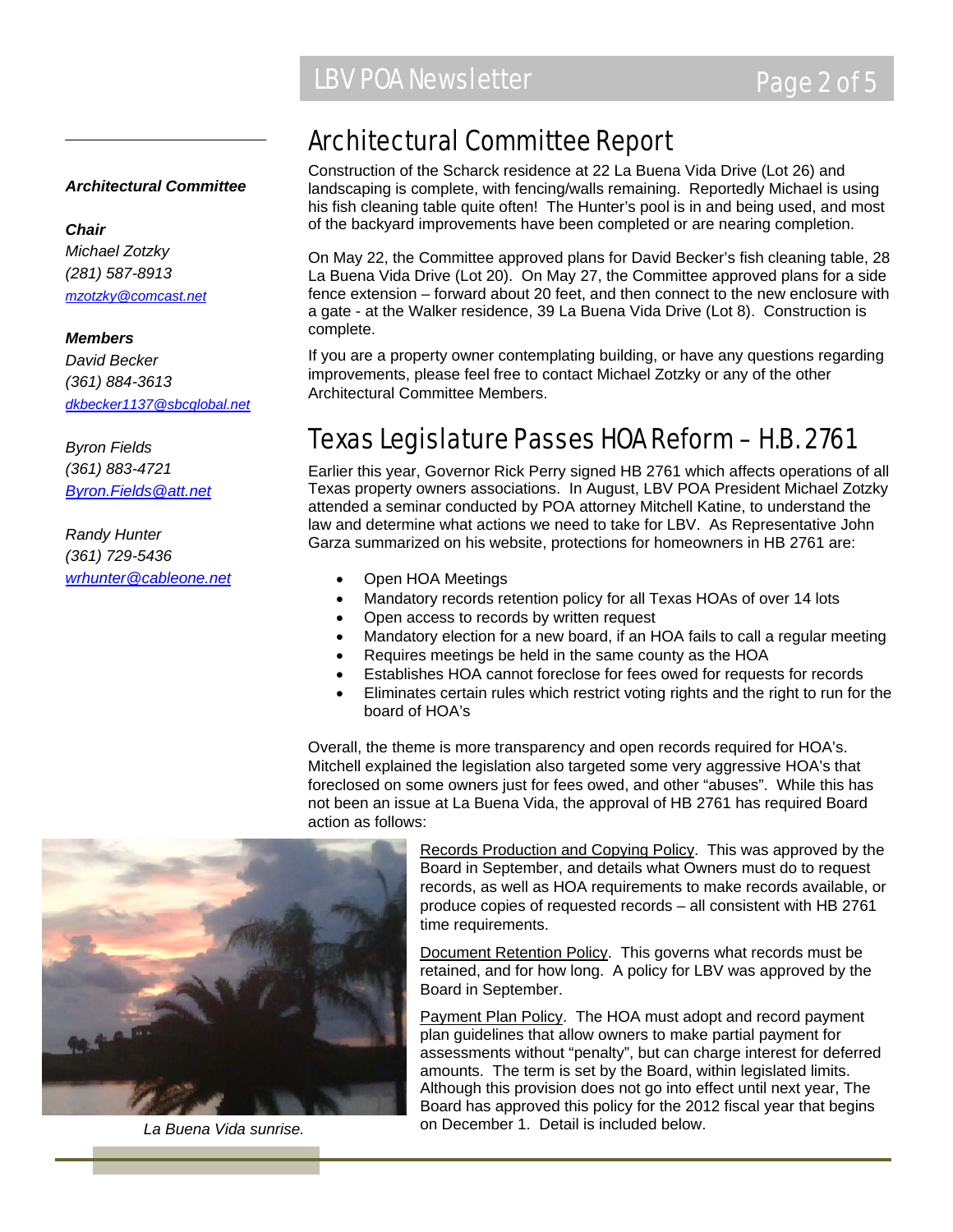## Page 3 of 5 LBV POA Newsletter

## Texas HOA Reform (continued)

Document Filing. All HOA governing documents must be filed in the county where the HOA is located, or will have no effect. Mitchell suggested the same for any architectural committee policies, our sign policy, and any other written rules or guidelines we have. LBV POA Restrictions have historically been filed with the County, and all of the new policies have also been submitted, as well as posted on the LBV POA website: www.lbvpoa.com/

Amendments to Restrictions. SB 472 changes the maximum approval required to amend Restrictions to 67% of votes allocated to property owners in the POA. So this will make it easier for us to amend the Restrictions, vs our current 80% approval Article.

Other. No Board decisions or Board voting by email is allowed. (This is the change that POA Officers find



*Sunset on the lake, La Buena Vida.* 

most onerous.) Even things like approving the sprinkler bid, or doing emergency repairs, cannot be approved via Board vote using email. As such, we have to do "Emergency Board Meeting" conference calls to allow additional discussion – typically after sharing email correspondence - and approve the contractor. And take minutes of that meeting - the same as other Board meetings – that are reviewed and approved in the following regular Board meeting. SB 472 addresses tabulation of and access to ballots. It restricts who can count votes, and restricts disclosure of how an individual voted. This will affect us as any Board member running for election cannot count the votes, nor can a relative of theirs count the votes. As a practical matter, we are having the ballots sent to Johnson & Cate (our accountant), and will have a member at the Annual Meeting open the envelopes, and count the votes for us. It is only a minor inconvenience.

These are the most significant issues of the new law, regarding the way the POA operates. If you want to discuss further, please contact Michael Zotzky.

## Payment Plan forLBV Annual Assessments Available

A payment plan policy was approved by the Board of Directors of the La Buena Vida Property Owners Association in September 2011. **Note that the fiscal year begins – and therefore assessment payments are due – on December 1.** Payment in full by the due date will avoid interest due on deferred amounts. Alternatively, a payment plan is available with the following terms:

- Upon request, all Owners are automatically approved for a payment plan consisting of 25% down, with the balance paid off in three (3) monthly installments;
- Interest will be charged on the balance at the rate the Association is entitled to under its Declaration of Covenants, Conditions and Restrictions (**As per Article 6.6, the interest rate is 1.5% per month**);
- If an Owner defaults on any payment plan, the payment plan is automatically terminated and the Association is not obligated to make another payment plan with the Owner for the next two (2) years;
- The Association cannot charge late fees during the course of a payment plan, but  $-$  in addition to interest on the balance - can charge reasonable costs of administering the payment plan. (Currently the Board has no plans to charge an administrative fee.)

The full plan is posted on the POA website at: www.lbvpoa.com. There will be additional information in the Assessment bill mailed out by Johnson & Cate. They will also do the accounting for the payment plan, and invoice for payment and interest. If you have further questions, either contact a Board member or Johnson & Cate.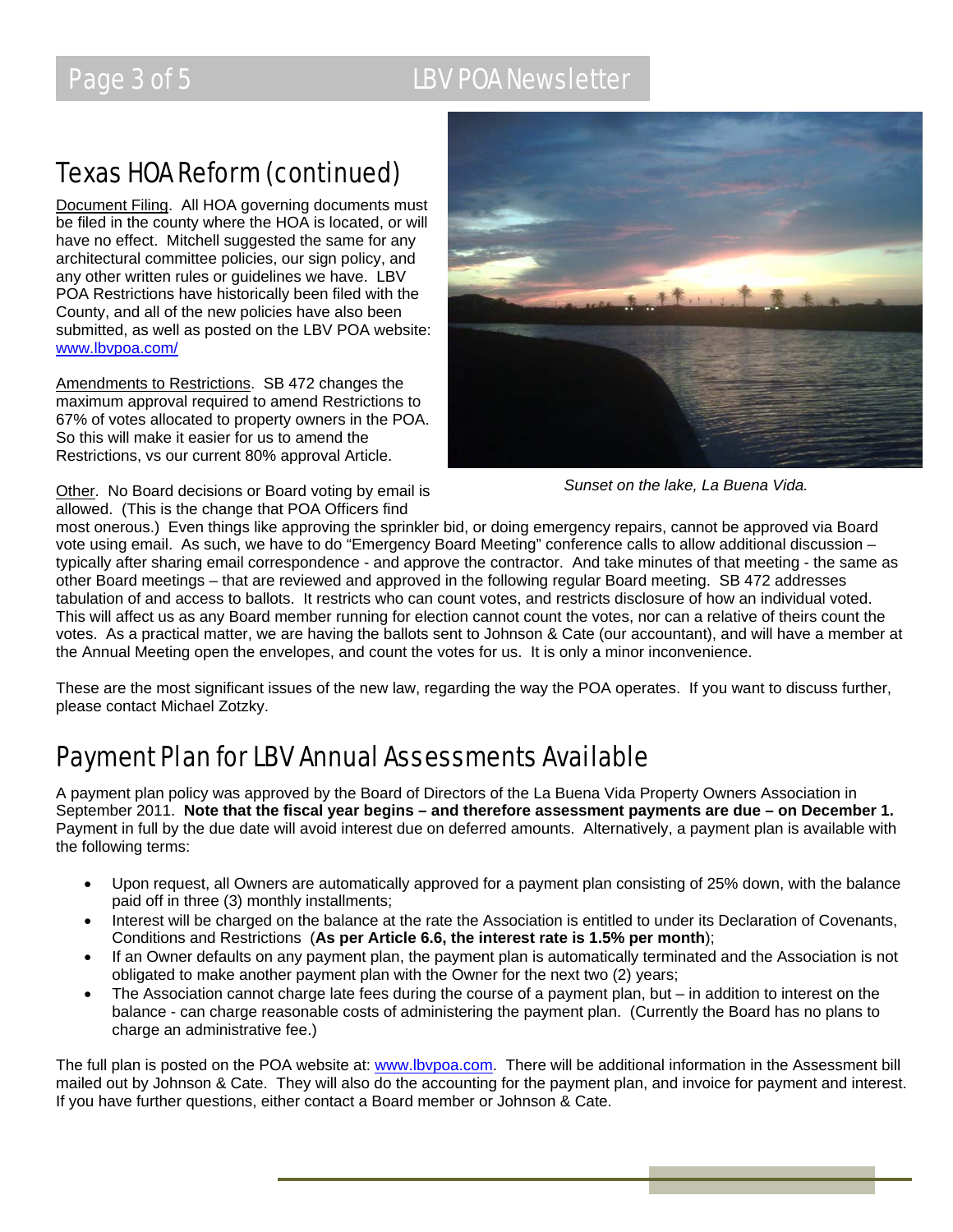## LBV POA Newsletter **EXAMPLE 2008** Page 4 of 5



*Shawn Simonson – nephew of Linda & Michael Lucente – holding a La Buena Vida redfish.* 

## Palm Trees, and Lighting Status

In May we reported that a total of 15 palms had been planted to replace palm trees frozen last winter. Two of the palms in the entry islands did not survive the summer drought, but will be replaced by the landscape contract under warranty. There were also some Robellini (Pygmy Date) palms in the entrance area which suffered freeze damage that we continued to monitor – some which survived, and others that have since been removed. Due to the heat, we did not replace any of these. Hopefully we will have a mild winter and do this in the spring (when starting new plants will be more successful).

In September, a drip irrigation system was installed around all of the very large Canary Island palms along the road, as several were showing heat stress. While the current sprinkler system was acceptable for the grass, it was not efficient to use to target the palms. We also have a contractor currently replacing sprinkler heads and

straightening others. With a water bill of up to \$2,500 per month in the summer, it is important that irrigation systems operate efficiently. We have also finalized design and specifications to upgrade lighting on the palm trees, front landscaping and flag poles, and plan to finish that in December (in the new budget). Michael Scharck has worked closely with us on lighting design, and is selling us fixtures and equipment at cost. The new lights will be LED-based, and illuminate the palm trees, fountain and flag poles. Sincere thanks to Michael for his help with this, and we look forward to seeing everything illuminated again.

## Gate Opener & Remotes

A new key pad has been installed to operate the front gate; however, at least one property owner had issue with their remote working afterwards. It had to be re-programmed by Sandollar Security – our security contractor. They are not sure if the data to work all the remotes got transferred correctly, and other remotes might not work. Everyone should check their remotes on the next visit, and if they are not working, Jeanne can arrange to get them to Sandollar Security for programming. In addition, for any property owners that do not have a remote - or not enough remotes - Mike at Sandollar (361-729-9856) will order more and make them available to purchase. And as always, the gate can be opened by entering the code, which is currently XXXX. *(Code removed from on-line newsletter for security purposes.)*

## Website, Pictures, etc

If you have pictures to share, or information you would like to share with other property owners, please contact one of us. We love pictures – especially ones we can post on our website. *Thanks to Michael Lucente for providing all of the pictures in this issue, each which were taken from his backyard.* 

Also, if you have not visited our website, check it out at www.lbypoa.com. All of the official POA documents are posted there, as well as the past newsletters, and some pictures. And if you have not provided us with your email address, please do so. Sending out the newsletter via email attachment saves a trip to the copier, and the post office, as well as is more environmentally friendly! If you get this via postal mail, it is because the POA does not have your email address. Just FYI. And oh yeah, we don't sell the email or contact info to anyone, and do use it sparingly.

## Board of Director Meetings

The Association Board meets on the second Tuesday of each month. All meetings are open to property owners of La Buena Vida, with the occasional exception of executive sessions. The meetings typically start at 4:30 pm, but specific date and time is subject to change - especially as each of us also deal with business travel. So please contact Jeanne Hunter in advance if you with to attend a Board meeting.